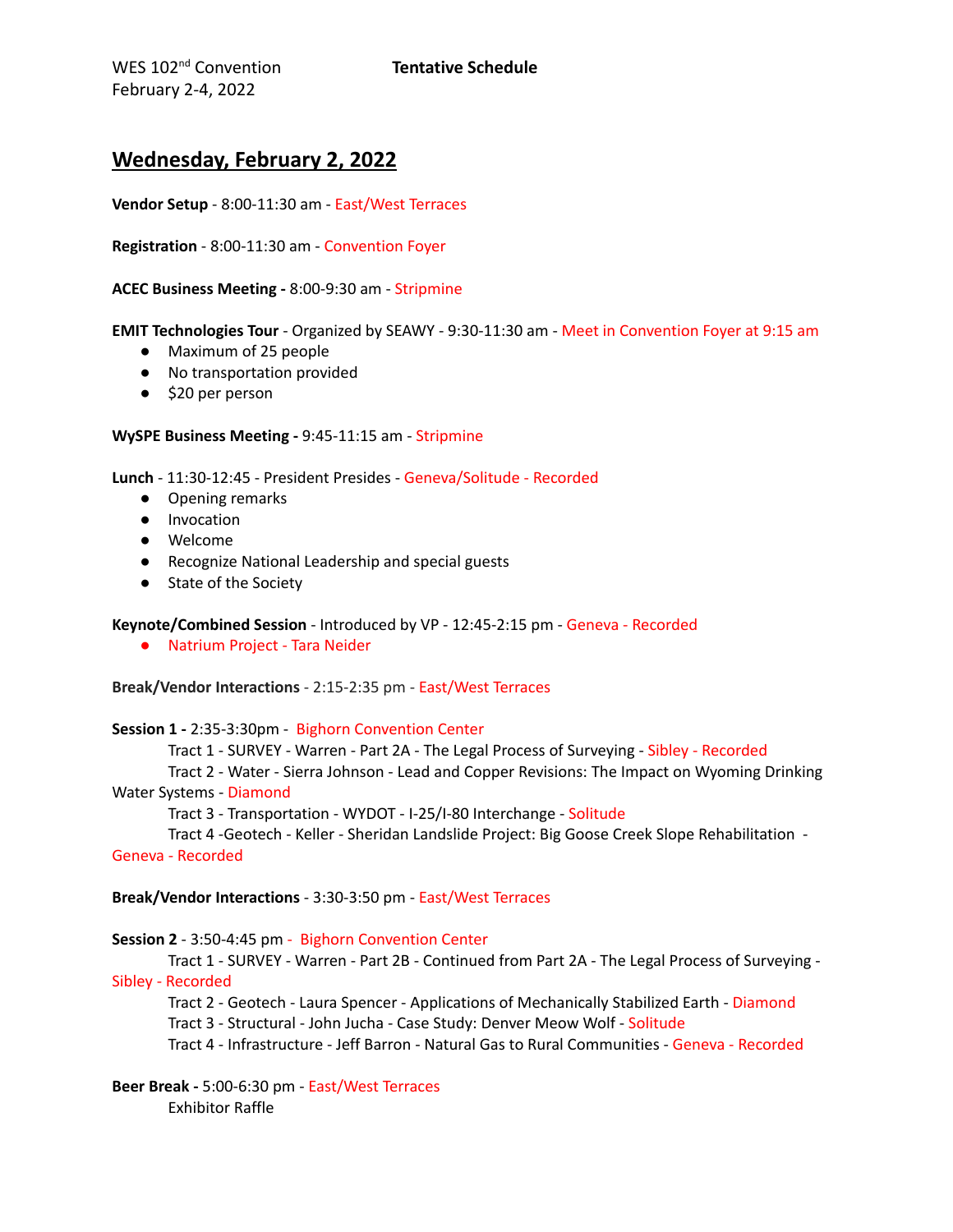WES 102<sup>nd</sup> Convention **Tentative Schedule** February 2-4, 2022

# **Thursday, February 3, 2022**

**Past President's Breakfast -** 7:00-8:20 am - Past President Presides - Labor May

**Break -** 8:00-8:20am

**Session 3** - 8:20-9:15am - Bighorn Convention Center

Tract 1 - SURVEY - Warren - Surveying Part 3A - How Surveyors Make Countries - Sibley - Recorded

Tract 2 - Structural - Ben Nelson - A Common Sense Approach to Deferred Submittals and Delegated Design - Diamond

Tract 3 - Water - Jeff Rhodes - On-Site Sodium Hypoclorite Generation -Solitude

Tract 4 - Transportation/Civil - Mike Robinson - Structural Section Design Considerations for Cold In-Place Recycling and Full-Depth Reclamation Geneva - Recorded

## **Break/Vendor Interactions** - 9:15-9:35am - East/West Terraces

**Session 4** - 9:35-10:30am - Bighorn Convention Center

Tract 1 - SURVEY - Warren - Surveying Part 3B - Continuing Class from Part 3A - How Surveyors Make Countries - Sibley - Recorded

Tract 2 - Survey - Bob Green - Theory to Practice: Integrating Multiple Sensors to Complete a "Field to Finish Survey" - Diamond

Tract 3 - Society - Cindy Jones - E-Week -Solitude

Tract 4 - Infrastructure - Kelby Wilkison - After the Fire: Protecting Infrastructure and Natural Resources in Burn-impacted Regions - Geneva - Recorded

**Break/Vendor Interactions** - 10:30-10:50 am - Terraces

**Session 5** - 10:50-11:45am - Bighorn Convention Center

Tract 1 - SURVEY - Warren - Surveying Part 3C - Continuing Class from Part 3B - How Surveyors Make Countries -Sibley - Recorded

Tract 2 - Survey - Bob Green - Theory to Practice: Integrating Multiple Sensors to Complete a "Field to Finish Survey" - Diamond

Tract 3 -Geotech - Nicholas Arlo - Challenges of Drilling and Grouting Abandoned Mines in Urban Areas - Solitude

Tract 4 -Transportation - Dustin Hocket and Laura Dalles - WYDOT Truck Arrestor - Geneva - Recorded

**Scholarship Lunch -** 11:45-1:00pm - Vice President Presides - Bighorn Convention Center - Geneva/Solitude

Opening Remarks College Update Scholarshipand Student of the Year Awards Project of the Year

**Break/Vendor Interactions** - 1:00-1:20pm - East/West Terraces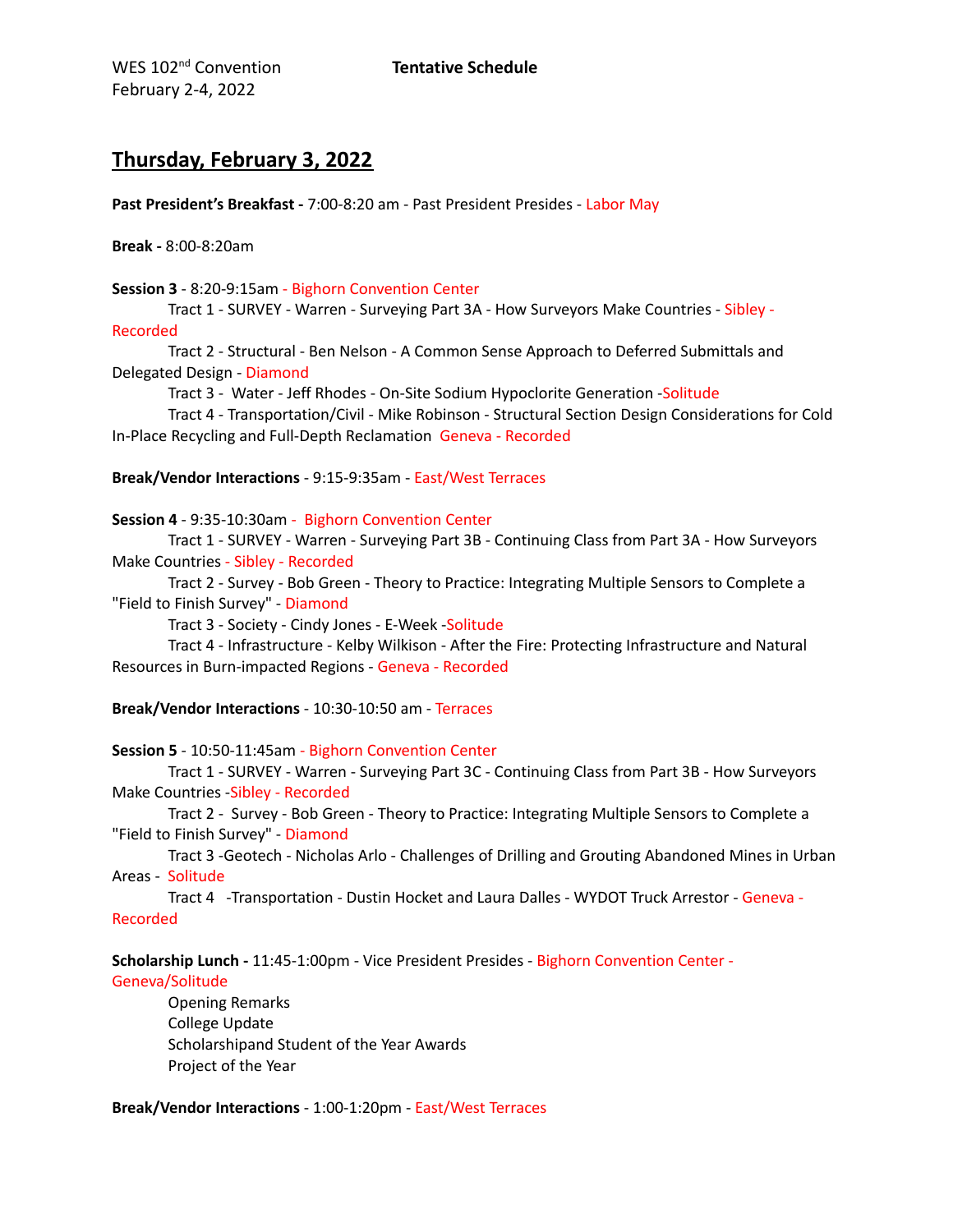# **EMIT Technologies Tour** - Organized by SEAWY - 1:00-3:00pm - Meet in Convention Foyer at 12:45 pm

- Maximum of 25 people
- No transportation provided

# **Session 6** – 1:20-2:15 pm - Bighorn Convention Center

Tract 1 - SURVEY - Warren - Surveying Part 4A - Current and Future Laws - Sibley - Recorded Tract 2 - ASCE Membership Meeting - Diamond

Tract 3 - Ethics - RIck Guerra - Solitude

Tract 4 - Geotech - Charles Davis - HEIC -Geneva - Recorded

**Break/Vendor Interactions** - 2:15-2:35pm - East/West Terraces

# **Session 7** – 2:35-3:30pm - Bighorn Convention Center

Tract 1 - SURVEY - Warren - Surveying Part 4B - Continuation of Part 4A - Current & Future Laws - Sibley - Recorded

Tract 2 - NSPE Membership Meeting - Hosted by Rick Guerra - Diamond

Tract 3 - SEAWY Membership Meeting - Solitude

Tract 4 - Water - Jeff Rhodes - The Role of Smart Tanks in Distribution Water Quality

Management - Geneva - Recorded

# **Break/Vendor Interactions** - 3:30-3:45pm - East/West Terraces

**WES Business Meeting** 3:45-5:00 pm - Geneva/Solitude - Recorded **Moderator:** Ryan Kobbe

- Minutes from 2020
- State of the society
- Wyoming Board of Professional Engineers and Professional Land Surveyors Update
- Old Business
- New Business

**Hosted Reception** - New President Presides 5:00-7:00 pm - Geneva - Recorded

Opening Remarks Thank Convention Chairs

State Board Update - Recognize PE, LS, EI, and SI recipients

Project of the Year Awards

2020 Engineer of the Year Award - Ryan Kobbe